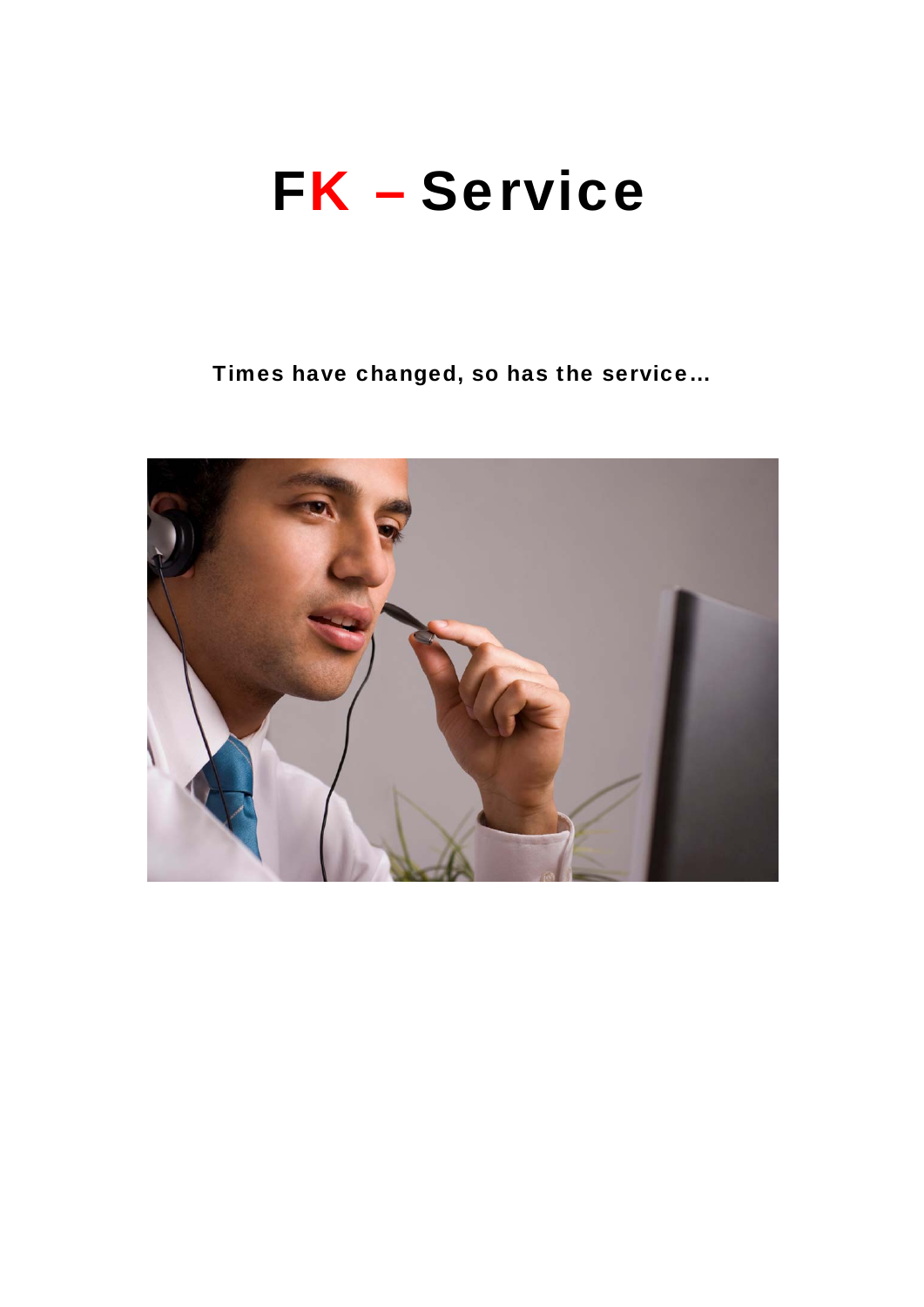## FK – Service Team



Dear customer,

"a system is as good as the after sales service" taking this word into consideration , FK has a well trained Service Team available for you.

\_\_\_\_\_\_\_\_\_\_\_\_\_\_\_\_\_\_\_\_\_\_\_\_\_\_\_\_\_\_\_\_\_\_\_\_\_\_\_\_\_\_\_\_\_\_\_\_\_\_\_\_\_\_\_\_\_\_\_\_\_\_\_\_\_\_\_\_\_\_\_\_\_\_\_

Difficult repair work…….





Complicate adjustments……..





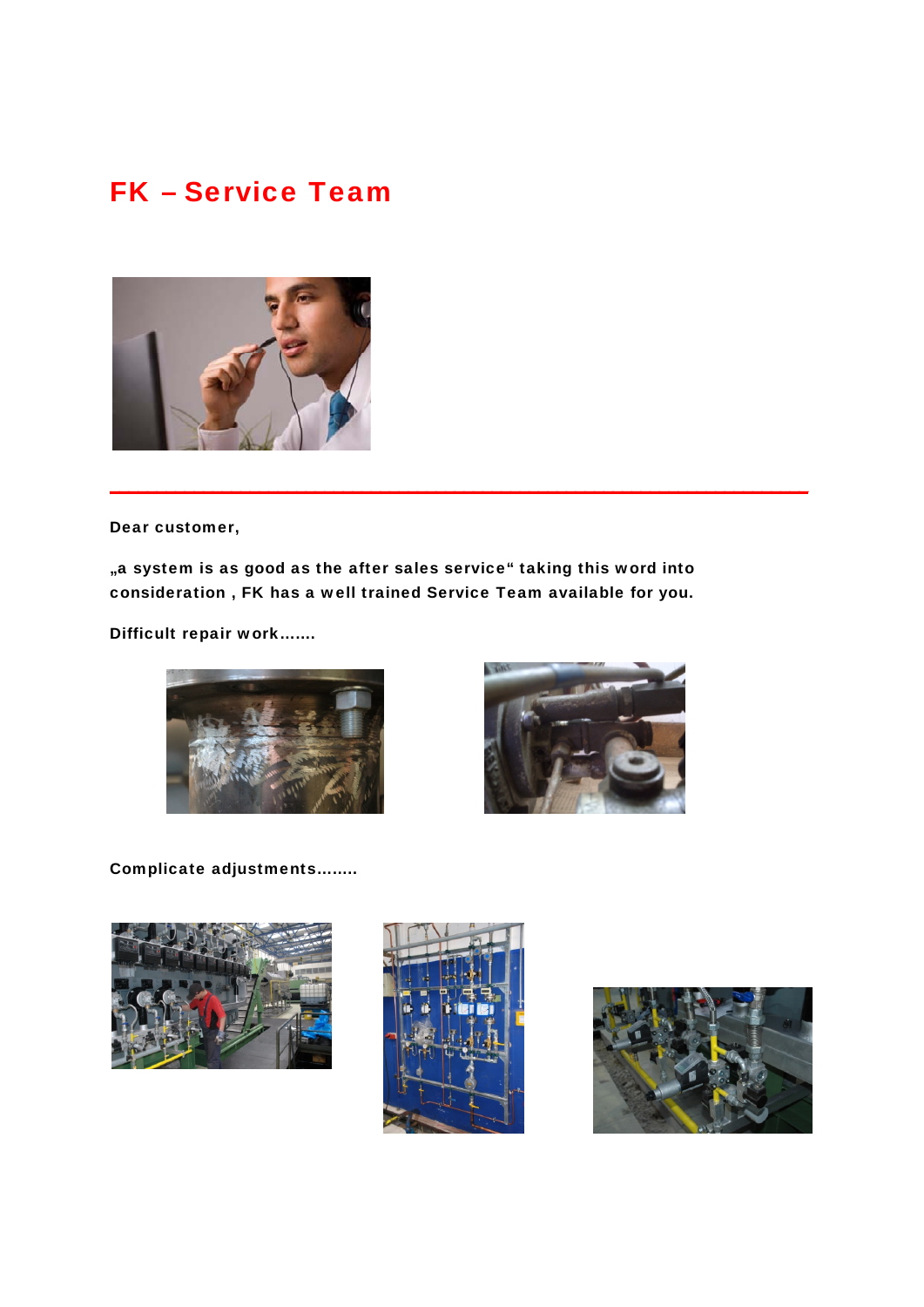## FK – Service Team



Or complete overhaul work of furnaces





The FK-Service Team is always available for you.

"Each equipment is as good as the after sales service" – following this word, we have an excellent trained Service Team available for you.

Difficult repairs, complicated adjustments or complete maintenance of furnaces, the FK Service Team is available for you.

In order to provide also services on international basis, our Service Team is always up to date with regard to technical issues. Continuous training of our service personnel with regard to electronics, mechanics and thermodynamics will guarantee a high grade of knowledge which will be for your benefit.

Knowing from more than 40 years experience in more than 40 countries, we know, that a reliable system and the appropriate service will lead to high profitability.

From the first contact to our Service Team – may be just a short telephone call you can count on our Service Team.

From normal repair work up to very difficult thermodynamic processes – FK can offer a wide varity of Services to you.